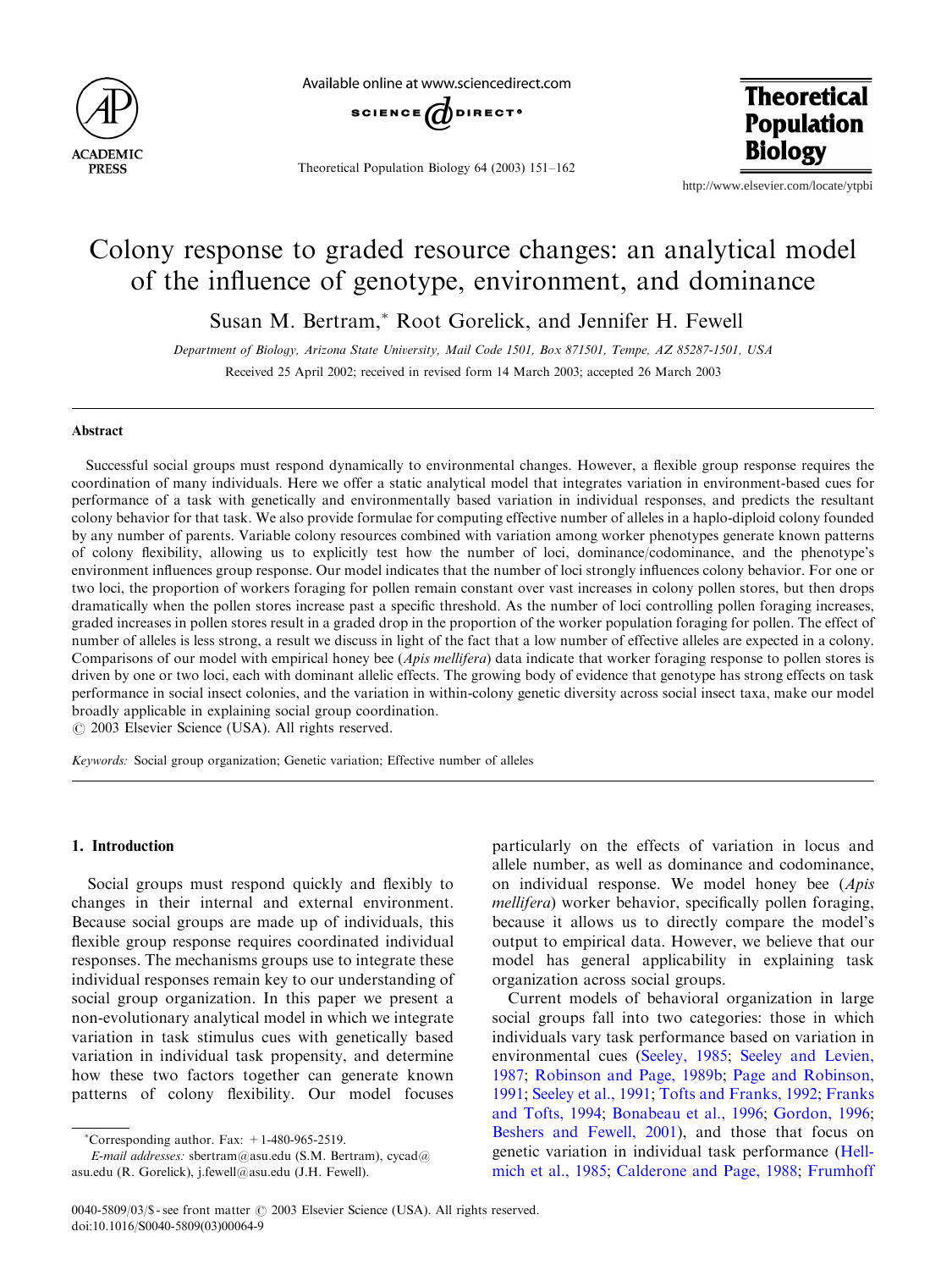[and Baker, 1988](#page-11-0); [Robinson and Page, 1988, 1989b](#page-11-0); [Fewell and Page, 1993](#page-11-0)). Environment-based models focus primarily on the roles of social information transfer and information from the physical environment in eliciting task performance [\(Camazine, 1991](#page-10-0); [Seeley](#page-11-0) [et al., 1991](#page-11-0); [Gordon et al., 1992](#page-11-0); [Tofts and Franks, 1992](#page-11-0); [Tofts, 1993;](#page-11-0) [Franks and Tofts, 1994](#page-11-0)). These models generally assume that, with the exception of age variation, individuals respond similarly to task cues and that variation in task performance is directly related to variation in environmental or social stimuli.

To date, environment-based models have not explicitly included any genetically based variation in motivation to performa task. There is, however, a strong body of empirical evidence that workers within social insect colonies vary genetically in their sensitivity to task stimuli ([Hellmich et al., 1985](#page-11-0); [Calderone and Page, 1988,](#page-10-0) [1991;](#page-10-0) [Frumhoff and Baker, 1988;](#page-11-0) [Robinson and Page,](#page-11-0) [1988, 1989b](#page-11-0); [Oldroyd et al., 1992](#page-11-0); [Fewell and Page,](#page-11-0) [1993, 2000;](#page-11-0) [O'Donnell, 1998\)](#page-11-0). In these studies, workers from the same genetic backgrounds (same patrilines or matrilines) are more likely to perform similar tasks than are less related workers. To explain the link between genetic variation and task performance, a set of response threshold models have been developed [\(Ro](#page-11-0)[binson and Page, 1989a](#page-11-0); [Page and Mitchell, 1991, 1998](#page-11-0); [Bonabeau et al., 1996, 1998](#page-10-0)). In these models, individuals within a colony vary intrinsically in the stimulus level (threshold) for a given task at which they begin to perform that task. Only a narrow subset of the worker pool may perform the task under low stimulus levels. However, as stimulus levels increase, the thresholds of more individuals are met and those workers begin performing the task ([Robinson and Page, 1989a](#page-11-0); [Fewell](#page-11-0) [and Page, 1993, 2000;](#page-11-0) [Fewell and Bertram, 1999\)](#page-11-0). Subsequent work has shown that, in honey bees, this variation is genetically linked; as the stimulus levels for a task increase, the genotypic diversity within that task group increases also ([Fewell and Page, 1993, 2000](#page-11-0); [Fewell and Bertram, 1999](#page-11-0)). Thus genetic variation influences both task specialization and colony flexibility in response to changes in task need [\(Robinson and Page,](#page-11-0) [1989a, b;](#page-11-0) [Fewell and Page, 1993, 1999;](#page-11-0) [Bonabeau et al.,](#page-10-0) [1996;](#page-10-0) [Fewell, 1999;](#page-11-0) [Fewell and Bertram, 1999\)](#page-11-0).

Most response threshold models assume that variation in task sensitivity is a consequence of additive effects of genotype and environment [\(Robinson and](#page-11-0) [Page, 1989b;](#page-11-0) [Bonabeau et al., 1996](#page-10-0)), and that the distribution of genetic thresholds in the social group is continuous and normally distributed. However, recent genetic and phenotypic measures of honey bee foraging suggest that genotypic variation in foraging tasks involves a few major loci, and that phenotypic expression of these tasks may be closer to a model of Mendelian dominance ([Hunt et al., 1995;](#page-11-0) [Page](#page-11-0) [et al., 2000](#page-11-0)).

Fewell and Bertram (1999) created a verbal model of how loci number and dominance or codominance may influence colony response to changing resource need. Honey bees collect two resources, pollen and nectar, and they regulate the number of pollen foragers around variation in colony need and pollen storage levels. Fewell and Bertram (1999) assumed that individual workers had specific genetically based response thresholds for pollen foraging. Thresholds were assumed to be either quantitative traits (with a normal distribution of thresholds) or traits expressing Mendelian dominance (a bimodal distribution of thresholds). They predicted that with quantitative traits, colonies would respond to graded increases in task stimuli by gradually increasing the number of workers in that task group. With Mendelian dominance, they predicted that colonies would respond to graded changes in task stimuli in a step-wise fashion. Their empirical data, based on gradually changing the colony pollen stores in several small honey bee (*Apis mellifera*) hives and measuring the behavioral and genotypic changes in the foraging population of workers, suggest that colonies show a sharp decrease (step-wise change) in foraging activity as pollen storage levels moved above a set point. Changes in pollen foraging were also accompanied by a corresponding change in the genotypic diversity of pollen foragers [\(Fewell and Bertram, 1999\)](#page-11-0), consistent with a response threshold model.

The Fewell and Bertram study provides an empirical basis to test a genetically based model of task regulation. However, the important question of how genotypic variation relates to colony response needs to be addressed quantitatively. We tested this question using a static analytical model that determines honey bee colony response to graded changes in task stimuli (colony pollen stores) for pollen collection. Our model is genetically based. We varied: (1) the number of loci and alleles controlling individual response thresholds for pollen foraging, (2) the allele frequencies within the colony, (3) the stimulus threshold phenotype generated by each allele, (4) the influence of dominance versus codominance, and (5) the level of variation in phenotype generated by random environmental effects. We then determined how these variables influenced colony level response to graded changes in pollen need using the proportion of workers in the hive that forage for pollen. We compared our model's output to empirical data collected on honey bee pollen foraging and behavioral genetics (from [Fewell and Bertram, 1999](#page-11-0)) to determine how well it corresponds to reality.

## 2. Methods

Our model focuses on explaining the role of genetics and environment in how colonies respond quickly and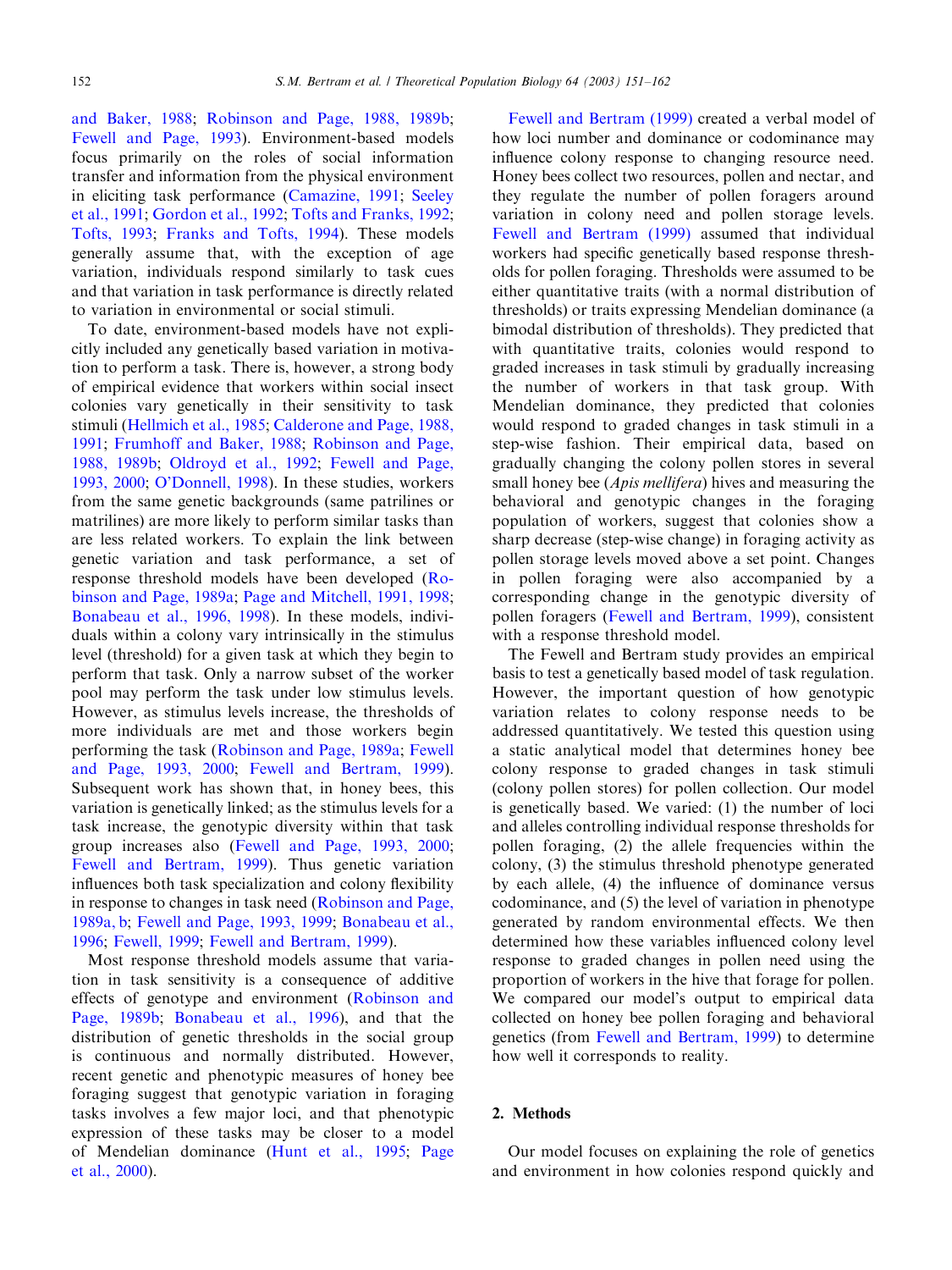flexibly to internal and external environmental changes. We built a genetic model of worker foraging behavior using an analytical approach. The model output generates a colony-level response curve that relates changes in the proportion of workers in the hive foraging for pollen to variation in colony pollen stores. Because we are interested in colony response, our focus is on foragers, i.e., female workers. Our model does not extend across generations, but instead is evolutionarily static, because changes in colony pollen stores occur frequently within a generation.

In the model, workers were assigned genetically based thresholds for the performance of pollen foraging. Individual thresholds contained both genotypic and environmental components, determined by a specified number of loci  $(N)$  and alleles  $(k_m)$ , as well a Gaussian variance  $(\sigma)$  around the genotypic effects to simulate a random environmental component. Phenotypes of each allele were input as the level of colony pollen stores below which an individual worker would forage  $(\varphi_i^m)$ . These phenotypes were then combined for alleles at all loci. When colony stimulus levels met an individual's threshold, that individual was added to the already existing assemblage of pollen foragers. Model output was a function,  $response(t)$ , that related a given level of colony pollen stores  $t$  to the proportion of workers in the hive that forage for pollen. Following our description of the response function, we show how to compute the effective number of alleles in the colony, an important model parameter.

## 2.1. Computing the response function

This is a simple closed form solution, not an iterative model. Given the inputs of allele frequencies, phenotypes, and environmental variance, the output of the model is computed by the formula:

$$
response(t) = \frac{1}{2} \sum_{(x_1x_2...x_M)} f(x_1x_2...x_M)
$$

$$
\times \left[1 - erf\left(\frac{t - \Phi(x_1x_2...x_M)}{\sigma\sqrt{2}}\right)\right], \qquad (1)
$$

where  $t$  is the amount of colony pollen stores,  $M$  is the number of loci,  $x_i$  is the genotype of a diploid locus, f is genotype frequency over all N diploid loci,  $\Phi$  is phenotype over all  $M$  diploid loci, and erf is the conventional error function. The response is summed over all possible genotypes within the colony.

We modeled random environmental effects as a Gaussian distribution around the threshold generated by the genotypic effects component. To run the model without any environmental effects, we set the standard deviation to a very small positive number in comparison with the range of the phenotypic values (five orders of magnitude smaller than mean phenotype).

Eq. (1) can now be derived as follows. The inputs to the model are:

 $i =$  first of two alleles at a diploid locus,

 $j$ =second of two alleles at a diploid locus,

 $k_m$ =number of alleles at the *mth* locus,

 $M$ =number of loci.

 $\sigma$ =standard deviation of environmental effects on phenotype,

 $q_i^m$  = frequency of allele *i* at locus *m*,

 $\varphi_i^m$  = phenotype of allele *i* at locus *m*, which is the threshold at which an individual that is homozygous for this allele would begin foraging.

*NB*: To invoke the function  $erf(t)$ , we must have  $\varphi_i^m \geq 0 \,\forall q_i^m > 0$ . This can be relaxed by adding min  $\varphi =$  $\left[\min\{\varphi_i^m\}\right]$  to all values of  $\varphi_i^m$ , and then computing *response* (*t*-min  $\varphi$ ), instead of *response* (*t*).

We also introduce the following notation:

 $F =$ genotype frequency at a single diploid locus ("f" for frequency),

 $f =$ genotype frequency at all N diploid loci,

 $\varphi$ =phenotype of a single haploid allele ("phi" for phenotype),

 $\phi$ =phenotype of a single diploid locus,

 $\Phi$ =phenotype of all N diploid loci,

 $t$ =arbitrary threshold value (" $t$ " for threshold),

 $x_m$  = an index of all the  $(i, j)$  diploid genotypes at the *mth* locus (" $x$ " for index).

We first indexed the diploid genotypes at each locus. With  $k$  alleles, there were  $k$  homozygotes and  $\frac{1}{2}k(k-1)$  heterozygotes at that locus. We first depicted these homozygotes and heterozygotes in a twodimensional punnett square array. To ease computation in subsequent steps, we used indexing to convert the two-dimensional to a 1-dimensional array, as follows:

 $x_m = i \quad \forall i = j$  (i.e. homozygotes),

 $x_m = j + (k_m - \frac{1}{2}i - \frac{1}{2})i \quad \forall j > i$  (i.e. heterozygotes).

We assumed all workers were female and therefore diploid, and then computed the effects separately for each diploid locus in the population by computing the frequencies of all possible genotypes and their associated phenotypes. Allele frequencies were assumed to be in Hardy Weinberg equilibrium with no epigenetic effects. For a given locus, we either assumed additivity, where we averaged the phenotypes of the alleles on the two homologous chromosomes, or we assumed dominance. With additivity, any number of alleles was allowed at a locus; with dominance, only two alleles were allowed. Our model allows for a combination of additive and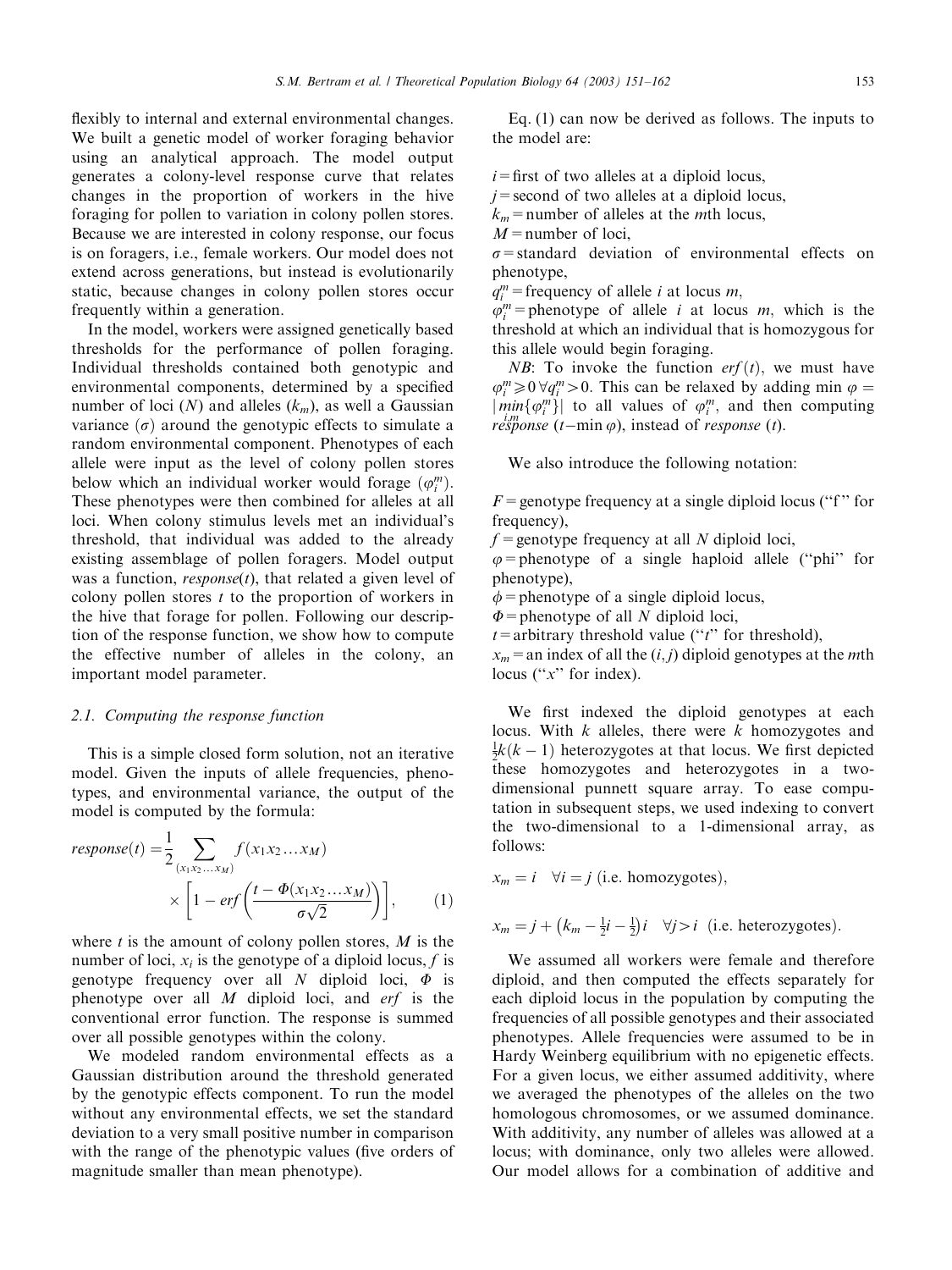dominant loci to generate an individual phenotype. We first compute the effects on a per locus basis, as follows:

Frequency of diploid genotypes at locus m:

$$
F_i^m = (q_i^m)^2
$$
 for homozygotes,  

$$
F_x^m = 2q_i^m q_j^m
$$
 for heterozygotes.

Phenotype of diploid genotypes at locus *m*:

 $\phi_x^m = \frac{1}{2} [\phi_i^m + \phi_j^m]$  for additivity,

 $\phi_1^m = \phi_1^m; \phi_2^m = \phi_2^m; \phi_3^m = \phi_1^m$  for dominance.

To compute the effects between diploid loci, we assumed no linkage or epistasis. Lack of linkage presumes that each locus is on a separate chromosome. Independent assortment implies that genotype frequencies at one locus are independent of those at other loci. Therefore, we multiplied per locus genotype frequencies to compute the overall genotype frequency over all diploid loci. Lack of epistasis implies additivity between loci, therefore phenotypic effects amongst all diploid loci were averaged. We then combine the effects of all diploid loci, by running the following computations for all possible values of  $(x_1x_2...x_M)$ :

$$
f(x_1 x_2 ... x_M) = \prod_{j=1}^M F_{x_j}^j
$$

is the frequency of the genotype  $(x_1x_2...x_M)$ ,

where

$$
x_j = 1, ..., k_j + {k_j \choose 2},
$$
  
i.e.  $x_j = 1, ..., [k_j + \frac{1}{2}k_j(k_j - 1)],$   

$$
\Phi(x_1 x_2 ... x_M) = \frac{1}{M} \sum_{j=1}^{M} \phi_{x_j}^{m_j}
$$

is the phenotype of  $(x_1x_2...x_N)$ ,

$$
response(t) = \frac{1}{2} \sum_{(x_1x_2...x_M)} f(x_1x_2...x_M)
$$

$$
\times \left[1 - erf\left(\frac{t - \Phi(x_1x_2...x_M)}{\sigma\sqrt{2}}\right)\right],
$$

where this final summation is over all possible values of  $(x_1x_2...x_M)$ , where

$$
erf(t) = \frac{1}{\sqrt{\pi}} \int_0^t e^{-x^2} dx,
$$

where  $t$  is the foraging threshold and the cumulative distribution function of  $N(\mu, \sigma)$  is

$$
\frac{1}{2}\left[1-\text{erf}\left(\frac{t-\mu}{\sigma\sqrt{2}}\right)\right].
$$

We set the colony storage levels to match empirical data on the levels of pollen stored in small colonies (10–20,000 workers) to allow us to directly compare our model output with results from [Fewell and Bertram's](#page-11-0) [\(1999\)](#page-11-0) empirical research. This allowed us to compare changes in the number of pollen foragers predicted by the model to actual experimental data resulting from changing the amount of pollen stored in hives. Appendix A contains the MatLab source code for this section.

## 2.2. Computing average number of effective alleles in the colony

Although population genetic studies may tell us the number of alleles per locus throughout a *population*, they do not necessarily indicate how many fewer alleles there are in a single *colony*. We, therefore, must take into account this sampling, including the breeding system. In particular, there is typically only one diploid honey bee queen per colony, which reduces the number of alleles contributed by females to two per locus. Although there is typically more than one male contributing genes to workers in a colony, there are still only a finite number and they only contribute one allele per haploid male. Throughout this section, we only consider a single locus at a time and assume that there are  $N$  alleles at that locus throughout the population.

Before delving into how to estimate number of alleles in the colony, we first deal with the problem that Eq.  $(1)$ only specifies a single number of alleles per locus, not the number of alleles per locus for females and males, separately. Our model specified a single number of alleles,  $k_m$ , per locus for all parents, in which case the number of diploid genotypes per locus equals  $G =$  $\frac{1}{2}k_m(k_m+1)$ . We could reformulate our model in Eq. (1) with separate numbers of alleles for female and male parents. But, instead, we continue using the model implicit in Eq. (1) by producing a single effective number of alleles per locus from the separate numbers of alleles for female and male parents. To do this, note that  $\frac{1}{2}k_m(k_m+1) = \frac{1}{2}(k_m+\frac{1}{2})^2 - \frac{1}{8}$ , therefore

$$
k_m^* = \sqrt{2G + \frac{1}{4} - \frac{1}{2}},\tag{2}
$$

where  $k_m^*$  represents the effective number of alleles in the colony (for a single locus). With a single queen and an infinite number of males, the effective G must be less than  $2k_m$ , where here  $k_m$  represents the number of alleles in the population. Therefore  $k_m^*$  <  $\frac{1}{4k_m + \frac{1}{4}}$  $\sqrt{4k_m + \frac{1}{4} - \frac{1}{2}}$ . With a single queen and  $\beta$  males (where  $\beta < k_m$ ),  $G < 2\beta$ hence  $k_m^*$  <  $\frac{1}{4\beta + \frac{1}{4}}$  $\sqrt{4\beta + \frac{1}{4}} - \frac{1}{2}$ . With  $\alpha$  queens (where  $2\alpha < k_m$ ) and an infinite number of males,  $G < 2\alpha k_m$  hence  $k_m^*$  <  $\frac{1}{4}4\alpha k_m + \frac{1}{4}$  $\sqrt{4\alpha k_m + \frac{1}{4} - \frac{1}{2}}$ . Generally, with  $\alpha$  queens and  $\beta$ males,  $G < 2\alpha\beta$  hence  $k_m^* <$  $4\alpha\beta + \frac{1}{4}$  $\sqrt{4\alpha\beta+\frac{1}{4}-\frac{1}{2}}$ .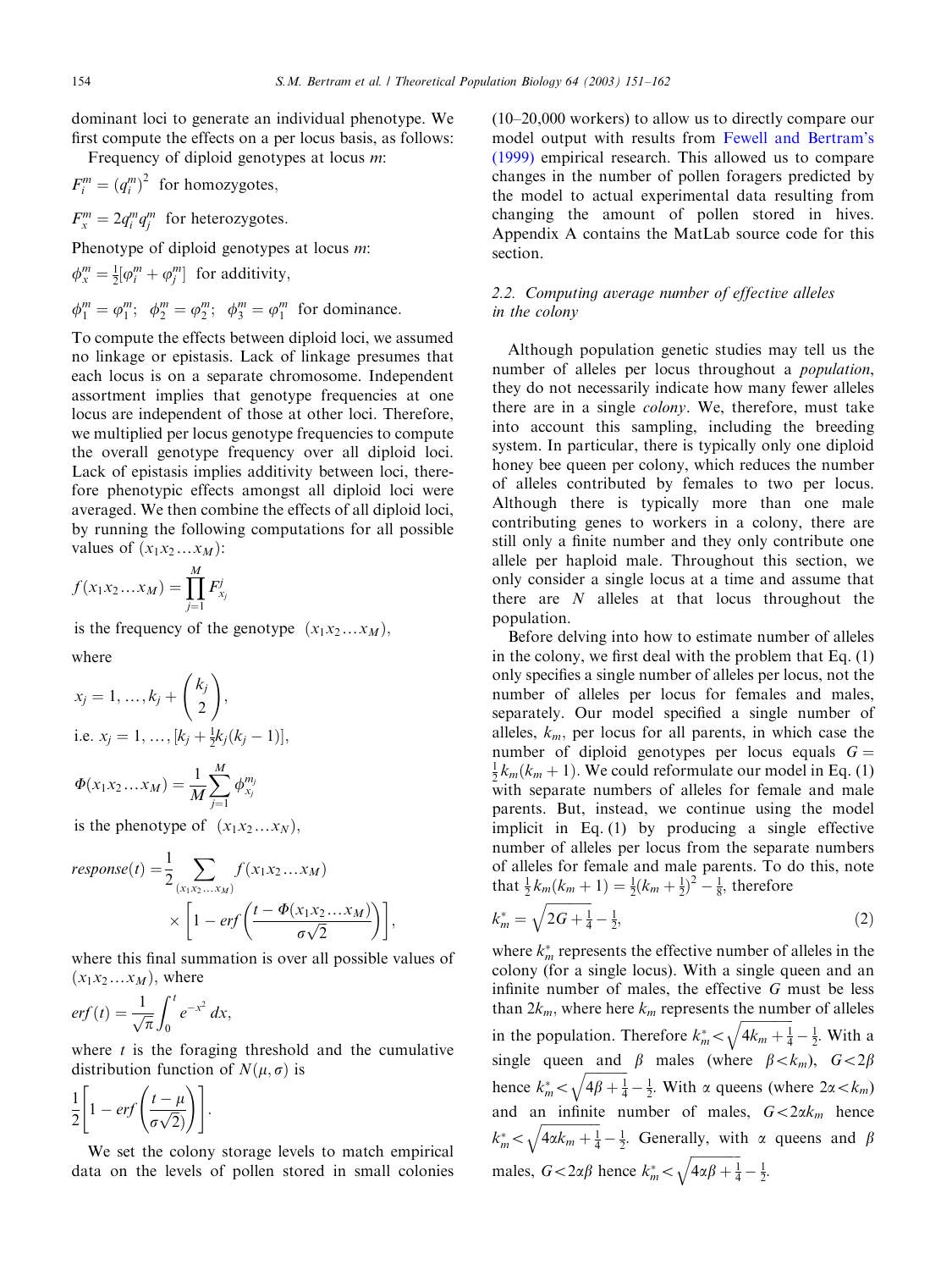The upper bounds given in the previous paragraph for  $k_m^*$  are overestimates because, thus far, we have severely overestimated the number of alleles found amongst the parents in the colony. First consider the case of a colony with a single queen and  $\beta$  males, within a population that contains N alleles. It is highly unlikely that all  $\beta$ males will have different haploid genotypes at a locus. We compute the average number of distinct alleles that will be drawn from a sample of random males. Assume that all allele frequencies are identical in the population (not in the colony), i.e. a uniform distribution of alleles. This assumption of a uniform distribution provides the most generous number of possible alleles in the  $\beta$  males in the colony. Other distributions will yield smaller estimates for the upper bound of  $k_m^*$ .

Next we compute the probability of the males in the colony collectively containing exactly  $\beta - k$  distinct alleles given that the population at-large from which the males are drawn contains a total of  $N$  alleles. We shall call this.

 $Pr_{\text{males}}(\beta - k; N) = Pr(\beta - k \text{ alleles in colony};$ given  $N$  alleles in population)

To do this, we first compute the probability of there being at least  $\beta - k$  distinct alleles in the colony as

$$
Pr_{\text{male}}^{\text{cum}}(\beta - k; N) = \frac{N!}{(N - \beta + k)!} \left(\frac{1}{N}\right)^{\beta - k}.
$$
 (3)

For  $\beta \leq N$ , perform the above computation for all integer values of k from zero to  $\beta - 1$ .

For  $\beta > N$ , perform the above computation for all integer values of k from  $\beta - N$  to  $\beta - 1$ .

That is, if  $\beta > N$  and  $0 < k < \beta - N$ , then set  $Pr_{\text{male}}^{\text{cum}}(\beta$  $k; N = 0$ . The first factor in the above equation represents the number of ways one can select  $\beta - k$ distinct alleles. The second factor represents the probabilities of choosing each of the  $\beta - k$  distinct alleles. Had we included a third factor representing the probabilities for choosing the remaining  $k$  alleles, then  $Pr_{\text{male}}^{\text{cum}}(\beta - k; N)$  would have represented the probability of picking exactly  $\beta - k$  distinct alleles, i.e.  $Pr_{\text{male}}(\beta$  $k; N$ ). But, since we are not specifying the remaining  $k$  alleles, Eq. (3) yields the cumulative distribution  $Pr_{\text{male}}^{\text{cum}}(\beta - k; N)$  of  $Pr_{\text{male}}(\beta - k; N)$ , and we can compute  $Pr_{\text{male}}(\beta - k; N)$  by taking successive differences:

 $Pr_{\text{male}}(\beta - k; N) = Pr_{\text{male}}^{\text{cum}}(\beta - k + 1; N) - Pr_{\text{male}}^{\text{cum}}(\beta - k; N).$ 

The expected number of alleles contributed by  $\beta$  males is therefore

$$
E_{\text{males}}(\beta; N) = \sum_{k=1}^{\beta - 1} k \cdot Pr_{\text{male}}(\beta - k; N). \tag{4}
$$

The corresponding equation for the probability that  $\alpha$ queens will contribute at least  $2\alpha - j$  alleles is slightly more complicated because queens are diploid:

$$
Pr_{\text{female}}^{\text{cum}}(2\alpha - j; N) = \frac{N!}{(N - 2\alpha + j)!} \left(\frac{1}{N}\right)^{2\alpha - j}.
$$
 (5)

For  $\alpha \le \frac{1}{2}N$ , perform the above computation for all integers from *j* from zero to  $2\alpha - 1$ .

For  $\alpha > \frac{1}{2}N$ , perform the above computation for integer values of *j* from  $2\alpha - N$  to  $2\alpha - 1$ .

That is, if  $\alpha > 1/2N$  and  $0 < j < 2\alpha - N$ , then set  $Pr_{\text{female}}^{\text{cum}}(2\alpha - j; N) = 0.$ 

As we did for males, compute  $Pr_{\text{female}}(2\alpha - j; N)$  from its cumulative distribution  $Pr_{\text{female}}^{\text{cum}}(2\alpha - j; N)$  by computing successive differences:

$$
Pr_{\text{female}}(2\alpha - j; N) = Pr_{\text{female}}^{\text{cum}}(2\alpha - j + 1; N) - Pr_{\text{female}}^{\text{cum}}(2\alpha - j; N)
$$

and the expected number of alleles contributed by  $\alpha$ females is therefore

$$
E_{\text{female}}(\alpha; N) = \sum_{j=1}^{\alpha-1} j \cdot Pr_{\text{female}}(\alpha - j; N). \tag{6}
$$

When a colony is formed by  $\alpha$  queens and  $\beta$  males, both drawn froma large population containing a total of N alleles, the expected number of diploid genotypes in their offspring equals

$$
\bar{G}(\alpha, \beta; N) = E_{\text{females}}(\alpha; N) \cdot E_{\text{males}}(\beta; N). \tag{7}
$$

Here, we assumed random mating, i.e.  $E(\alpha, \beta; N) =$  $E_{\text{females}}(\alpha; N) \cdot E_{\text{males}}(\beta; N)$ . Eq. (7) provides an estimate of the expected number of diploid genotypes and hence for the effective number of alleles per locus in the colony, which we compute (using Eq. (2)) as  $k_m^* =$  $2\bar G(\alpha,\beta;N)+\frac{1}{4}$  $\sqrt{2\bar{G}(\alpha,\beta;N)+\frac{1}{4}-\frac{1}{2}}$ . This value of effective allele number can then be used as an input to Eq. (1):

$$
response(t) = \frac{1}{2} \sum_{(x_1x_2...x_M)} f(x_1x_2...x_M)
$$

$$
\times \left[1 - erf\left(\frac{t - \Phi(x_1x_2...x_M)}{\sigma\sqrt{2}}\right)\right]
$$

Appendix B contains the MatLab source code for this section.

### 3. Results

The proportion of workers foraging for pollen decreases monotonically with increasing pollen stores. The response function can take on many shapes, ranging from a step function at one end of a continuum to a gradual sloping smooth curve at the other end. The shape of the response curve is dependent upon the number of loci and alleles, allele frequencies and phenotypic values, whether the alleles express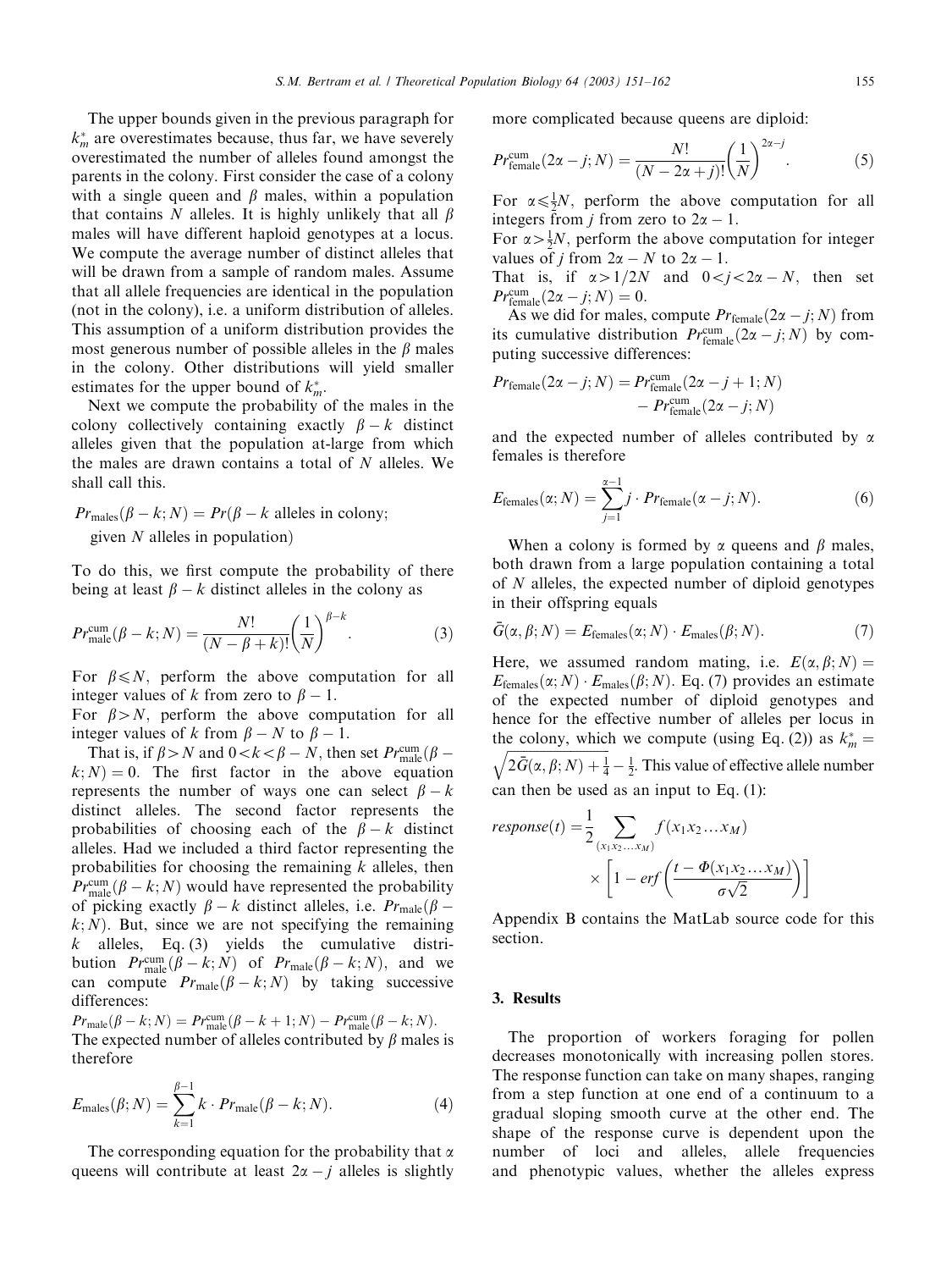<span id="page-5-0"></span>

Fig. 1. The influence of varying the number of loci on the colony's response to changes in pollen stores. Each locus had two alleles at equal frequencies, and allele phenotypes at each locus were specified as: Locus 1: 200, 3200; Locus 2: 300, 3100; Locus 3: 400, 3000; Locus 4: 500, 2900; Locus 5: 600, 2800. Environmental variation was minimal  $(sigma = 0.001)$ .

dominance or codominance, and the amount of environment influencing phenotypic expression.

Increasing the number of loci while keeping all other parameters constant alters the response curve from a simple step function to a gradual decline in forager numbers with increasing pollen stores (Fig. 1). For one or two loci, the proportion of workers foraging for pollen remains constant over vast increases in colony pollen stores, but then drops dramatically when the pollen stores increase past a specific threshold (setpoint). As the number of loci controlling pollen foraging increases, graded increases in pollen stores result in a graded drop in the proportion of the workers in the colony foraging for pollen.

With the one locus, two allele model, with little environmental influences, we see three distinct classes of individuals, AA, Aa and aa, whose frequencies are 25%, 50%, and 25%, respectively for codominance (Fig. 1 solid line), and two classes of individuals whose frequencies are 75% and 25% for dominance (Fig. 2 solid line). These classes of individuals result in distinct step functions in the model, where the number of workers foraging for pollen changes suddenly with graded changes in colony pollen stores.

When the alleles express dominance instead of additivity, the number of steps in each function is reduced by 25%, except in the one locus two-allele example, where the dominance function was comprised of only two steps while the additivity function included three steps (Fig. 2). Even under a model of dominance, however, with two or more loci, the function shows a gradual decrease in the proportion of workers foraging for pollen with increasing pollen stores.



Fig. 2. The influence of dominance on the colony's response to changes in pollen stores. All variables are run with identical values of Fig. 1, except that at each locus, one allele is dominant over the other. Each locus had two alleles at equal frequencies, and allele phenotypes at each locus were specified as: Locus 1: 200, 3200; Locus 2: 300, 3100; Locus 3: 400, 3000; Locus 4: 500, 2900; Locus 5: 600, 2800. Environmental variation was minimal (sigma $=0.001$ ).



Fig. 3. The influence of varying allele number on the colony's response to changes in pollen stores. There are two loci, each with varying numbers of alleles at equal frequencies, and allele phenotypes at each locus were specified as: Locus 1: 200, 3200, 1600, 800, 2400; Locus 2: 300, 3100, 1500, 900, 2500. Environmental variation was minimal  $(sigma = 0.001)$ .

Increasing the effective number of alleles, while holding all other parameters constant, alters the response curve from a simple step function to one that incorporates numerous steps (Fig. 3). Allele number does not, however, influence the general shape of the whole response function. In all cases there is a dramatic drop in the number of foragers from 80% to less than  $20\%$  of the colony at 1600 cm<sup>2</sup> of pollen stores.

Provided a haplo-diploid colony contains only one queen, it will contain low numbers of effective alleles,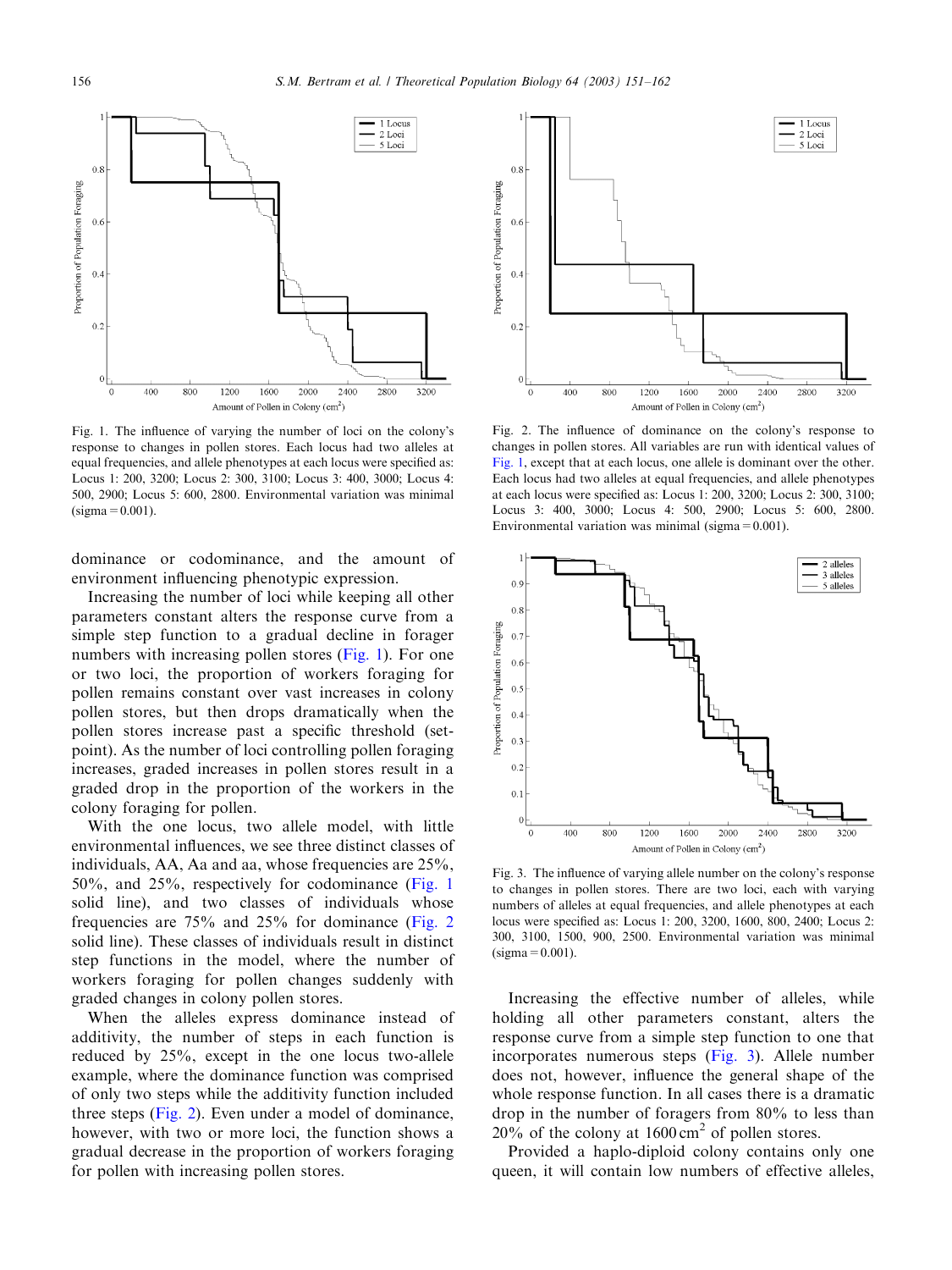<span id="page-6-0"></span>

Fig. 4. The influence of varying the number of males a queen mates with, the number of queens in the colony, and the number of alleles per locus in the population at large on the number of effective alleles per locus in the colony.

regardless of the number of males a queen mates with or the number of alleles in the population at large (Fig. 4). The number of effective alleles in a colony will be very small (just over one) if there are few alleles in the population or if the queen mates with only one male. Even if there are a large number of alleles in the population and the queen mates with numerous males, the colony will only contain less than six effective alleles. However, if a haplo-diploid colony contains multiple queens each mated multiple times, the number of effective alleles contained in the colony rises dramatically (Fig. 4).

Changing the allele frequency fromequal to unequal proportions within the colony alters the fraction of foragers that collect pollen at specific thresholds (Fig. 5), while changing the allele phenotypes alters the colony's set-point (Fig. 6). Neither change, however, alters the step-like nature of the response function to a smoother or more gradual curve.

All aforementioned results include only an infinitesimal level of environmental variation influencing individual phenotypes. Adding an environmental component to phenotypic expression profoundly affects the shape of the response function [\(Fig. 7](#page-7-0)). As the environmental component of threshold phenotypic expression increases, the function shifts to a smoothly monotonic response, even when only one or two loci are parameterized.

## 4. Discussion

In our model, genetic variation strongly influenced how honey bee colonies responded to changes in pollen stores. As colony pollen stores increased, the proportion of workers foraging for pollen decreased. However, the



Fig. 5. The influence of varying allele frequency on the colony's response to changes in pollen stores. There are two loci, each with two alleles, the frequencies of which were varied (0.9 and 0.1; 0.7 and 0.3; 0.5 and 0.5). The allele phenotypes at each loci were specified as Locus 1: 200, 3200; Locus 2: 300, 3100. Environmental variation was minimal  $(sigma = 0.001)$ .



Fig. 6. The influence of varying allele phenotype on the colony's response to changes in pollen stores. There are two loci, each with two alleles at equal frequencies. The phenotypic values of the first loci's alleles are held constant (Locus 1: 200, 3200), and the second loci's alleles are changed with each line-plot. Environmental variation was minimal (sigma $=0.001$ ).

shape of the response function varied between a stepwise decreasing function, and a gradually decreasing function. This shape change depended primarily upon the number of loci; increasing the number of loci beyond four produced a graded smooth response curve.

Shifting from additive effects to dominance altered the curve from a gradually decreasing function to a more step-wise function, but this was again dependent on the number of loci. The relationship between genetic variation and environmental variation in individual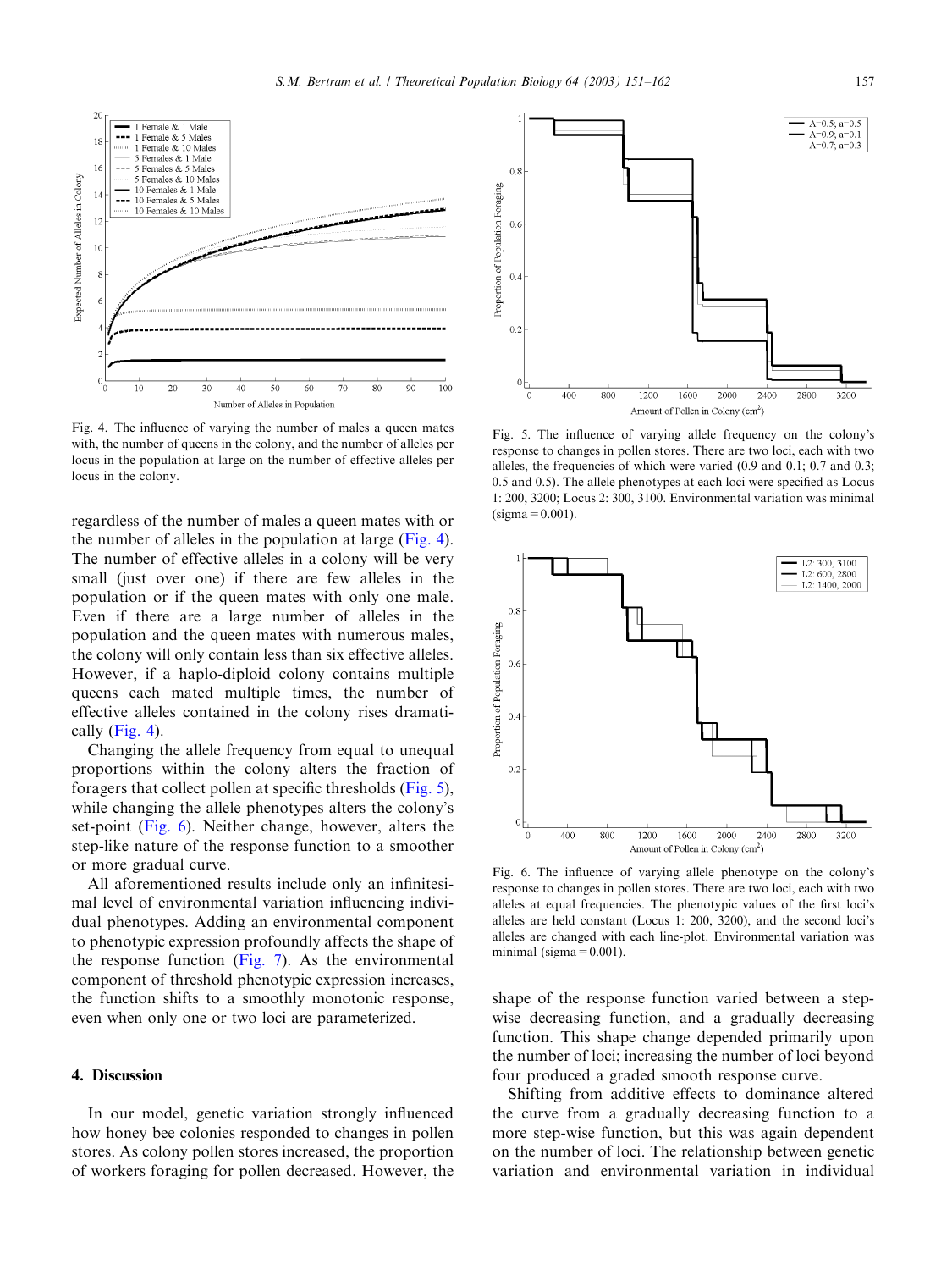<span id="page-7-0"></span>

Fig. 7. The influence of increasing environmental effects on the colony's response to changes in pollen stores. All variables are run with 2 loci and 2 alleles at equal frequencies (Locus 1: 200, 3200; Locus 2: 300, 100). Environmental variation was increased with each line plot from sigma $=0.001$  to sigma $=1000$ .

phenotype strongly affected colony-level foraging response. Increasing the environmental variation resulted in a response similar to increasing the number of loci; the curve smoothed from a step-wise to a graded decrease in the proportion of pollen foragers with increasing pollen stores.

Allele number also results in a shape change in the response curve. However, our model suggests that the honey bee breeding system limits the effective number of alleles. In honey bees, one diploid queen mates with several haploid males (average is 10 males with a range of 2–20; Page, 1986). The computations regarding effective allele number show how the number of mates can quantitatively alter the output of our model. Assuming that only one queen founds a colony, [Fig. 4](#page-6-0) shows that an increase in the number of patrilines from one to ten results in roughly five times more effective alleles. Although this may not seem like a large effect, [Fig. 3](#page-5-0) shows that the output response becomes smoother as effective allele number is increased from 1 to 5. Our estimates of effective allele number per locus in the colony provide an upper bound, due to our assumption that the alleles in the population at-large are drawn from a uniform distribution. Had we chosen a more biologically realistic—albeit computationally less tractable distribution, such as a Poisson distribution—the effective number of alleles in the colony would be smaller. If a colony were to be comprised of several multiply mated queens the estimate of the effective number of alleles would quickly grow large enough to result in a very smooth response function.

Throughout, we assumed no epistasis, but our results would have been strikingly different had we allowed for non-linear interactions between loci. For example, if a

threshold number of paralogous genes were required to be in a certain state in order to trigger foraging, then the response function would remain step-like even with a large number of loci. Such models are entirely plausible, but such epistatic models for honey bee foraging are empirically unknown. This is largely due to it being difficult to estimate epistatic coefficients.

## 4.1. Comparisons with empirical data

Knowledge of how the underlying genetics influences adaptive behavioral traits is important for understanding the processes of behavioral evolution. We therefore compared the response curves from our analytical model to the response curves fromempirical field data ([Fewell](#page-11-0) [and Bertram, 1999](#page-11-0)). Fewell and Bertram measured the foraging behavior of honey bee colonies in which the level of pollen stores within the colony was systematically increased and/or decreased. They found that colonies did not respond gradually to changes in pollen stores; instead, between 400 and  $800 \text{ cm}^2$  of pollen stores there was a dramatic two-fold stepwise change in the number of pollen foragers. The change in pollen foraging activity was best fit by a regression model that included a stepwise change. In each colony, the step component accounted for the largest portion of the variance. The colonies showed virtually identical responses to changing pollen levels, even though the pollen levels were increased through the experiment for one colony and decreased through the experiment for the second colony. This response was observed for the foraging portion of the colony as a whole, as well as for individually identified workers that were followed through the course of the experiment.

The only response curves produced by our model that match these step-wise results were produced with one or two loci, each with non-additive (dominant) allelic effects. The stepwise model also appears to be a best fit for colony changes in allocation to nectar collection in response to varying nectar quality at resource stations [\(Seeley et al., 1991\)](#page-11-0). Therefore, our model suggests that a limited number of loci produce the major genetic effects on this foraging trait. This result is consistent with molecular analyses of [Hunt et al. \(1995\)](#page-11-0) and [Page](#page-11-0) [et al. \(2000\)](#page-11-0) indicating that two quantitative trait loci account for the majority of observed variation in pollen collection. This result is also consistent with the findings of [Page and Fondrk \(1995\)](#page-11-0) that selection for or against high pollen storage levels results in a plateau for colony pollen intake rates within a limited number of generations (four). Current evolutionary thought, however, assumes that most adaptive trait variation results from large numbers of additive gene loci, each with infinitesimal small effects [\(Falconer, 1981](#page-11-0); [Barton and Turelli,](#page-10-0) [1989\)](#page-10-0), although this paradigm has been challenged in the last decade [\(Orr and Coyne, 1992\)](#page-11-0).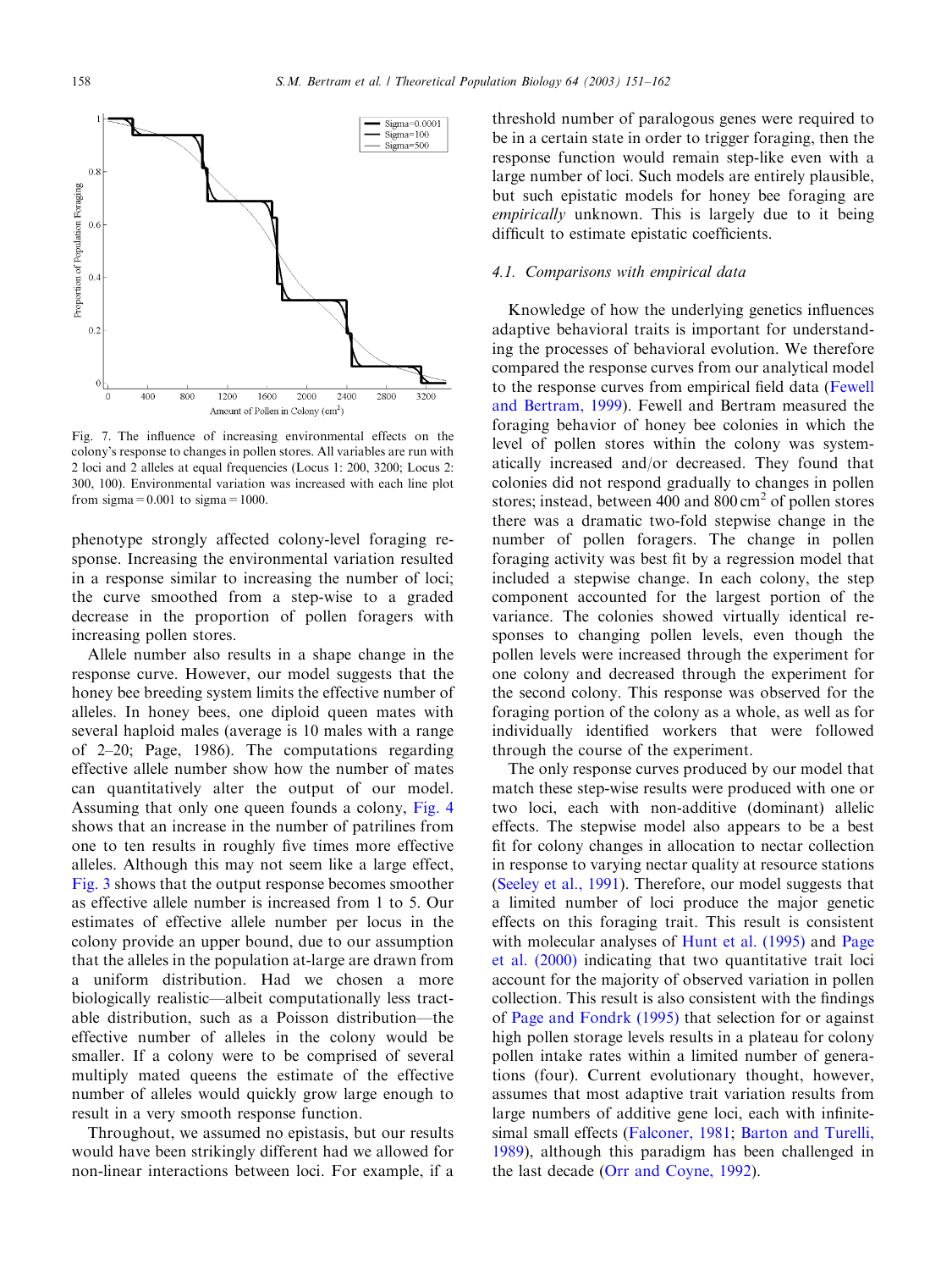When few loci affect the task threshold, the set-point of a colony's response to changes in task need appears to depend greatly on both the phenotypic threshold for which the allele codes and on the allele frequencies within the colony. When alleles coding for a low threshold phenotype are most common, the colony will have many workers foraging for pollen at high colony storage levels. Conversely, when alleles coding for a high threshold phenotype are most common, the colony will have a lower response set point, resulting in the majority of pollen foragers only starting to forage for pollen when the stores are substantially lower than in the previous scenario.

If so, then a simple switch in either allele frequency or the response threshold for which it codes can generate large colony-level differences in pollen foraging behavior. Such a shift may explain the large differences in African and European honey bee foraging strategy. African colonies have much higher pollen intake rates than European colonies ([Danka et al., 1987;](#page-11-0) [Pesante](#page-11-0) [et al., 1987](#page-11-0); [Schneider, 1989;](#page-11-0) [Schneider and McNally,](#page-11-0) [1992\)](#page-11-0), which can be traced to genetically based differences in the propensity of African and European workers to forage for pollen ([Fewell and Bertram, 2002\)](#page-11-0).

## 4.2. General applicability

Our modeling approach has philosophical underpinnings in neurophysiology and theoretical computer science. Two decades ago, researchers investigated how a collection of imprecise and inflexible neurons or electronic components could result in precise and flexible responses [\(Enright, 1980](#page-11-0)), work which continues [\(Needleman et al., 2001](#page-11-0)). Enright's work has found application in task activity of eusocial insects [\(Cole,](#page-11-0) [1991\)](#page-11-0). Our model is supported by one of these applications, in which, ''with self-synchronized patterns of activity, a task may be fulfilled more effectively with non-synchronized activity" (Delgado and Solé, 2000). We have built a model with inflexible, non-synchronized individuals in which task activity of the entire colony is finely honed. What is fundamentally new here is that we explicitly model the genetics of the colony.

We base our model on the assumption that the individuals in the colony possess variation in genotype. How does this genetic variation arise? Extensive genetic variation within the colony likely results from polyandrous mating (reviewed by [Page, 1986](#page-11-0)). Queens simultaneously use the sperm from several drones as they lay eggs [\(Page and Metcalf, 1982;](#page-11-0) [Laidlaw and Page, 1984\)](#page-11-0), resulting in colonies containing numerous subfamilies, each consisting of the offspring of the queen and one of her mates. The assertion of genetic variation in individual propensity to perform a task is valid for diverse social insect taxa, including honey bees ([Hell](#page-11-0)[mich et al., 1985;](#page-11-0) [Calderone and Page, 1988, 1991](#page-10-0); [Frumhoff and Baker, 1988](#page-11-0); [Robinson and Page, 1988,](#page-11-0) [1989b](#page-11-0); [Oldroyd et al., 1992;](#page-11-0) [Fewell and Page, 1993\)](#page-11-0).

Our approach of using a multiple-locus model differs from previous threshold response models. Most models to date make the assumption that individual propensity to perform a task is normally distributed in the population, suggesting that the phenotypes are controlled by quantitative genetics [\(Robinson and Page,](#page-11-0) [1989b](#page-11-0); [Page and Mitchell, 1998](#page-11-0)). However, recent research suggests that genotypic variation in foraging tasks is most strongly affected by a few major loci, and that phenotypic expression of these tasks may be closer to a model of Mendelian dominance [\(Hunt et al., 1995](#page-11-0); [Page et al., 2000\)](#page-11-0).

Because our model focuses on a specific, limited part of the process that leads to worker task performance, it incorporates some simplifying assumptions. For example, it assumes that response thresholds are fixed, but there is evidence that the response thresholds for some stimuli can vary over worker lifetime [\(Collins, 1980](#page-11-0); [Allan et al., 1987](#page-10-0); [Robinson, 1987\)](#page-11-0).

Our model also assumes that all workers are equally likely to encounter all tasks. However, mechanisms for transmitting information about task opportunity and nest mate performance should also be considered, as should the effects of the spatial distribution of tasks and of worker movements. Models of information transfer in social groups often distinguish between two types of information transfer: from the physical environment to the worker [\(Tofts and Franks, 1992\)](#page-11-0), and via social interactions [\(Seeley et al., 1991;](#page-11-0) [Gordon, 1996\)](#page-11-0). Foraging is likely to involve both social and physical cues. For example, bees respond directly to changes in pollen amounts encountered in the hive [\(Camazine, 1993](#page-11-0)). Workers are also stimulated to collect pollen via changes in brood hunger pheromones [\(Pankiw and Page, 2001](#page-11-0)), potentially by tropholactic exchange with the nurse bees that feed brood [\(Camazine](#page-11-0) [et al., 1998\)](#page-11-0), and by information received on the dance floor from multiple foragers on the location and quality of both pollen and nectar resources.

How would the mechanism of information transfer affect colony level response? Our expectation is that social information transfer should produce a much faster and more universal response to changes in colony stimuli. Social groups in which individuals receive information only as they encounter it in the physical environment are likely to respond more slowly to changes in environmental conditions. In contrast, the combination of an information center model of information exchange coupled with the Mendelian based response thresholds in our model should generate a faster and more stepwise pattern of colony response. This interaction of environmental conditions and individual behavioral patterns seems a remarkably good fit with the empirical systems seen in the honey bee and other complex social groups.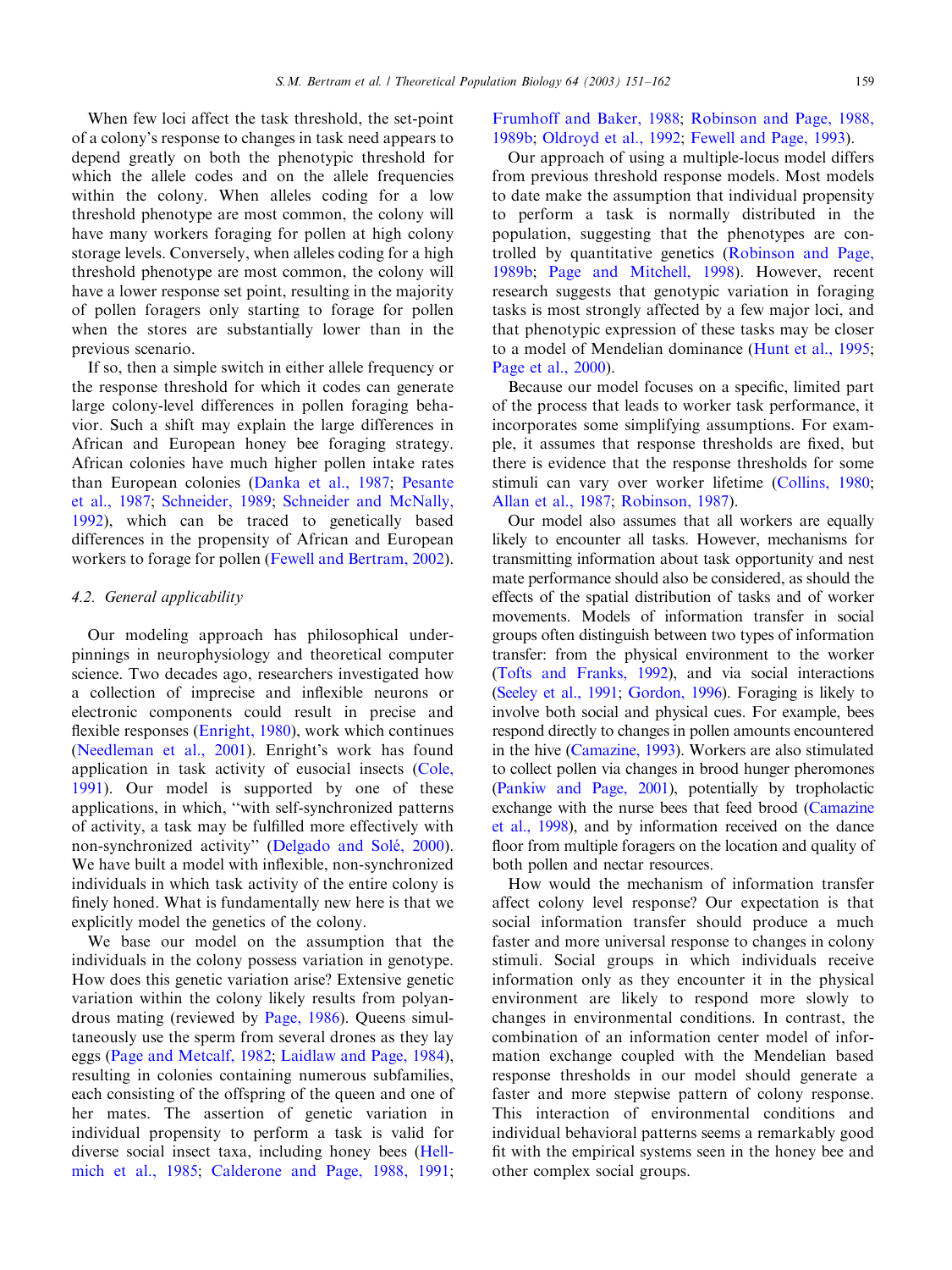## Acknowledgments

We gratefully acknowledge Robert Johnson and other members of the Social Insect Research Group (SIRG) at Arizona State University, Michael Lachmann of the Santa Fe Institute and the Max Plank Institute for Mathematics in the Sciences, and an anonymous reviewer for providing comments on this manuscript. This work stems from discussions occurring in the Santa Fe Institute Working Group on Social Insects, and was partially funded by NIMH grant  $\#$  R29 MH51329 to JHF, and NSF grant  $\#$  IBN 0093410 to JHF and JF Harrison. This research complies with the current laws of the United States of America.

## Appendix A. MatLab source code for Section 2.1

clear variables;

 $% %$  Define the environmental influence global sigma;  $sigma=0.001$ ;

 $\%$ % Define the phenotypes of the different alleles  $\%$ % change values for different phenotype numbers Phnll $(1,1)$ =200; % phenotype locus 1 allele 1 Phnll $(2,1)$ =3200; % phenotype locus 1 allele 2 % Phnll $(3,1)$  = 1600; % phenotype locus 1 allele 3 % Phnll $(4,1)$  = 800; % phenotype locus 1 allele 4 % Phnll(5,1) = 2400; % phenotype locus 1 allele 5 % Phnll(1,2) = 300; % phenotype locus 2 allele 1 % Phnll(2,2) = 3100; % phenotype locus 2 allele 2 % Phnll(3,2) = 1500; % phenotype locus 2 allele 3 % Phnll(4,2) = 900; % phenotype locus 2 allele 4 % Phnll $(5,2)$ =2500; % phenotype locus 2 allele 5 % Phnll $(1,3)$  = 400; % phenotype locus 3 allele 1 % Phnll $(2,3)$  = 3000; % phenotype locus 3 allele 2 % Phnll(1,4) = 500; % phenotype locus 4 allele 1 % Phnll $(2,4)$  = 2900; % phenotype locus 4 allele 2 % Phnll(1,5)=600; % phenotype locus 5 allele 1 % Phnll(2,5) = 2800; % phenotype locus 6 allele 2

 $\%$ % Determine the range of phenotypes  $min\_phen = min(min(Phnll)) - 200;$  $max_{\text{}}$ phen = max(max(Phnll)) + 200;  $range_{\text{m}} = \max_{\text{m}}$  phen-min phen;  $y = min_{\text{phen}:0.25:max_{\text{phen}:0.25:max_{\text{phen}:0.25:max_{\text{phen}:0.25:max_{\text{phen}:0.25:max_{\text{phen}:0.25:max_{\text{phen}:0.25:max_{\text{phen}:0.25:max_{\text{phen}:0.25:max_{\text{phen}:0.25:max_{\text{phen}:0.25:max_{\text{phen}:0.25:max_{\text{phen}:0.25:max_{\text{phen}:0.25:max_{\text{phen}:0.25:max_{\text{phen}:0.25:max_{\text{phen}:0.$ 

 $%$ % Define the alleles  $N=1$ : %  $N =$  Number of Loci for  $m=1:N$  $k(m)=2$ ; end; % end loci loop

 $\%$ % Unequal allele frequencies, define matrix qq for  $m=1:N$  % loci loop for  $i=1: k(m)$  % allele loop  $qq(i,m)=1/k(m);$ end; % end allele loop end;  $q = qq$ ; % % HOMOZYGOTES for  $m=1:N$ for  $i=1:k(m)$ 

 $x = i$ : Freqhom $(x,m)=q(i,m)^2$ ;  $Phenhom(x,m) = Phnll(i,m);$ end; end;

```
% % HETEROZYGOTES
for m=1:Nfor i=1:k(m)for j = (i + 1):k(m)x = j + (k(m) - .5^{*}i - .5)^{*}i;Freqhet(x,m) = 2^*q(i,m)^*q(j,m);
       Phenhet(x,m) = .5*(Phnll(i,m) + Phnll(j,m));end;
  end;
end;
```
for  $m=1:N$  $totgen(m) = k(m) + .5*k(m)*(k(m)-1);$  $to the terogen(m) = totgen(m)-k(m);$ tothomogen $(m) = k(m)$ ; end

 $\%$ % Build homozyg & heterozyg combnd mtrcs  $A = zeros(N, to the tree of(m));$  $A = A';$ Phenhom=[Phenhom;A]; Freqhom=[Freqhom;A];  $Phen = Phenhet + Phenhom;$  $Freq = Freqhet + Freqhom;$  $CDL1 = zeros(size(y')); %$  Cum Dist for Line 1 for  $c=1$ :totgen(1)  $Freqgen(c) = Freq(c,1);$ Phengen(c) = (Phen(c,1));  $Phengenelm = Phengen(c) *ones(size(y'));$  $Freqgenelm = Freqgen(c);$  $CDL1 = CDL1 + Freggenelm<sup>*</sup> true erf(y')$ Phengenelm); end;

 $\%$ % Plot  $x=3400:-0.25:0$ plot(x,CDL1)  $axis([-50 3450 -0.02 1.02])$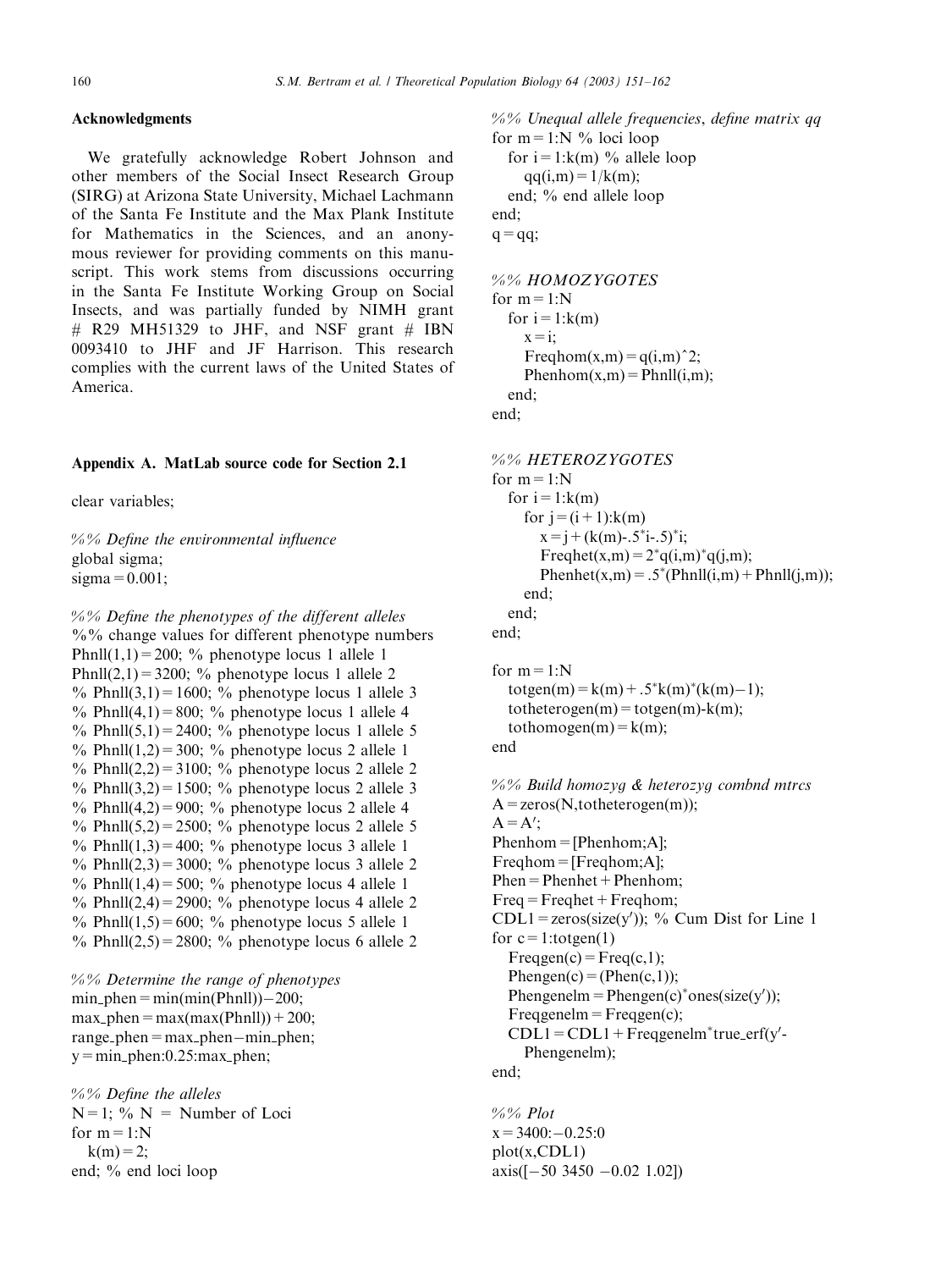## <span id="page-10-0"></span>Appendix B. MatLab source code for Section 2.2

clear variables;

 $NumFmls=1$  $NumMls = 1$  $NumAlleles = 100$  $\%$ % Calculate cum dnsty functns & prob dnsty functn  $PCum\ Fmls(2^*NumFmls + 1, NumAlleles) = zeros;$ PCum  $Mls(NumMls+1)$ . NumAlleles) = zeros; Prob Fmls(2 NumFmls,NumAlleles)=zeros; Prob Mls(NumMls,NumAlleles)=zeros; for alpha = 1:NumFmls  $\%$  counter number Fmls for beta=1:NumMls counter number Mls for  $N=1$ :NumAlleles % counter number alleles if beta $\leq$  = N % Equation (1)  $k=0$ : E1P1 Mls =  $(factorial(N)/(factorial(N$  $beta + k$ )); E1P2 Mls =  $((1/N)^{\wedge}(\text{beta-k}));$ PCum Mls(beta,  $N$ ) = E1P1 Mls\*E1P2 Mls; for  $k=1$ :beta-1 E1P1 Mls =  $(factorial(N)/(factorial(N$  $beta + k$ )); E1P2 Mls =  $((1/N)^{\wedge}$ (beta-k)); PCum Mls $(beta-k,N) = E1P1$  Mls<sup>\*</sup>E1P2 Mls; end Prob  $Mls = -diff(PCum Mls);$ end if beta >  $N$  % Equation (2) for  $k=1$ :(beta-N)-1 PCum Mls(beta-k,N) = 0; end for  $k = \beta - N$ : beta-1 E1P1 Mls =  $(factorial(N)/(factorial(N$  $beta + k$ ))); E1P2 Mls =  $((1/N)^{\wedge}$ (beta-k)); PCum Mls $(beta-k,N) = E1P1$  Mls\*E1P2 Mls; end Prob  $Mls = -diff(PCum Mls);$ end; if alpha $\langle N/2 \rangle$  $j=0$ ;  $E1PIFmls = (factorial(N))/(factorial(N 2^*$ alpha + j)); E1P2Fmls =  $((1/(N))$ <sup>2</sup>\*alpha-j));  $PCumFmls(2^*alpha-j,N)=$ E1P1Fmls E1P2Fmls; for  $j = 0:2^*$ alpha-1  $E1PIFmls = (factorial(N))/(factorial(N 2^*$ alpha + j)); E1P2Fmls =  $((1/(N))$ <sup>2</sup> $(2^*alpha-j));$  $PCumFmls(2^*alpha-j,N) =$ E1P1Fmls E1P2Fmls; end

ProbFmls=-diff(PCumFmls); end if alpha $>$ N/2 for  $j = 0:(2^*alpha-N)-1$  $PCumFmls(2^*alpha-j,N)=0;$ end for  $j = 2^*$ alpha-N: $2^*$ alpha-1  $E1PIFmls = (factorial(N))/(factorial(N 2^*$ alpha + j)); E1P2Fmls =  $((1/(N))$ <sup>2</sup> $^*$ alpha-j));  $PCumFmls(2^*alpha-j,N)=$ E1P1Fmls E1P2Fmls; end ProbFmls=-diff(PCumFmls); end end end end ProbFmls ProbMls for  $i = 1:2^*$ alpha;  $VS(i)=i;$ end for  $i=1$ : beta:  $VT(i)=i$ : End Exp Fmls=VS ProbFmls Exp Mls=VT ProbMls  $ExpColony = ExpFmls'^*ExpMls$ 

#### References

Allan, S.A., Slessor, K.N., Winston, M.L., King, G.G.S., 1987. The influence of age and task specialization on the production and perception of honey bee pheromones. J. Insect Physiol. 33, 917–922.

 $ksubm = sqrt(2*ExpColony + 1/4) - 1/2$ 

- Barton, N.H., Turelli, M., 1989. Evolutionary quantitative genetics: how little do we know? Ann. Rev. Genet. 23, 337–370.
- Beshers, S.N., Fewell, J.H., 2001. Models of division of labor in social insects. Annu. Rev. Entomol. 46, 413–440.
- Bonabeau, E., Theraulaz, G., Deneubourg, J.L., 1996. Quantitative study of the fixed threshold model for the regulation of division of labour in insect societies. Proc. R. Soc. Lond. Ser. B-Biol. Sci. 263, 1565–1569.
- Bonabeau, E., Theraulaz, G., Deneubourg, J.L., 1998. Fixed response thresholds and the regulation of division of labor in insect societies. Bull. Math. Biol. 60, 753–807.
- Calderone, N.W., Page, R.E., 1988. Genotypic variability in age polyethism and task specialization in the honey bee, Apis mellifera (Hymenoptera, Apidae). Behav. Ecol. Sociobiol. 22, 17–25.
- Calderone, N.W., Page, R.E., 1991. Evolutionary genetics of division of labor in colonies of the honey bee (Apis mellifera). Am. Nat. 138, 69–92.
- Camazine, S., 1991. Self-organizing pattern formation on the combs of honey bee colonies. Behav. Ecol. Sociobiol. 28, 61-76.